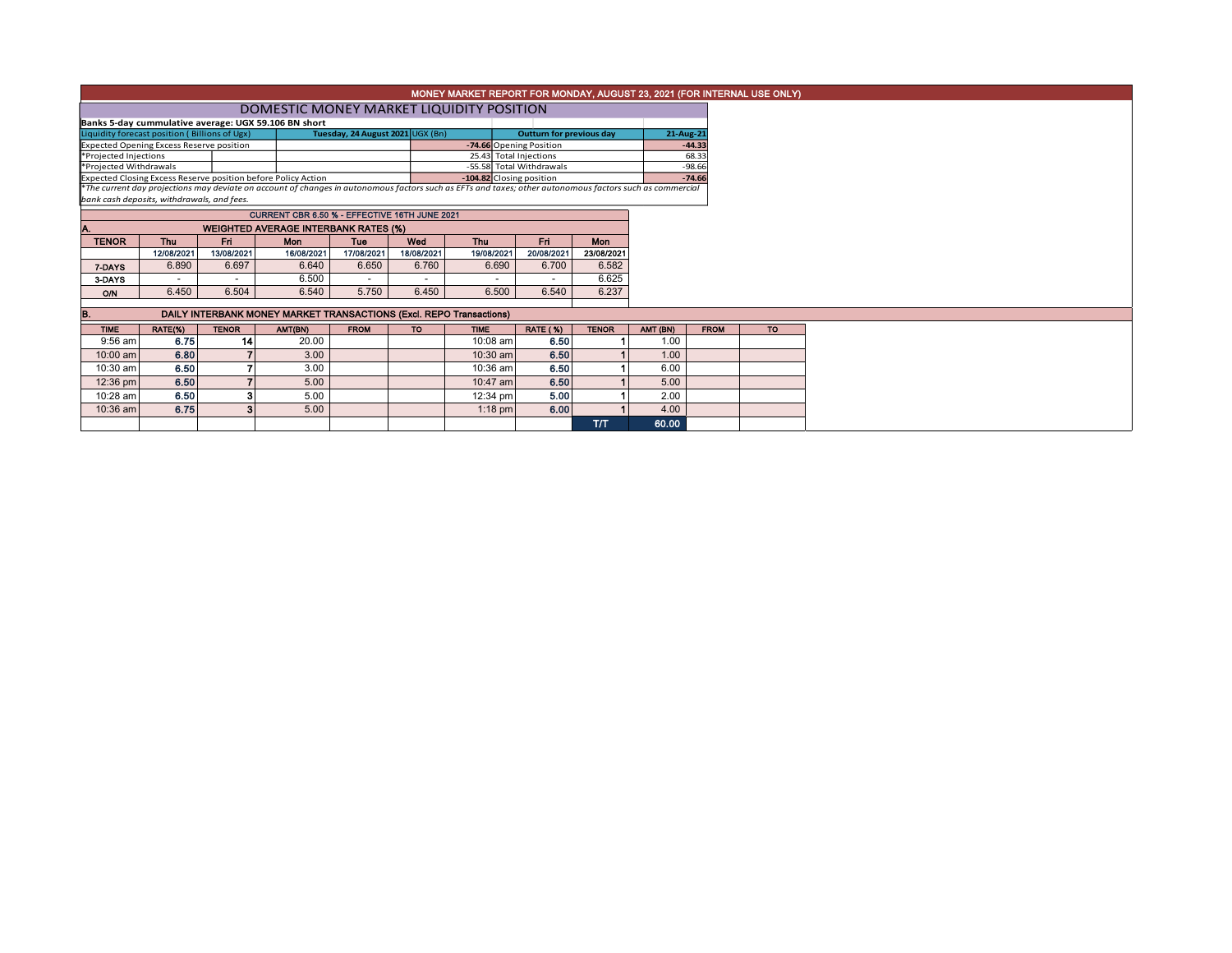| $\overline{\mathbf{c}}$ .                                  | <b>CBR AND THE 7- DAY WAR INTERBANK RATES</b>                                    |                         |                                                                                       |                                    |                                                                                                                                           |                                                                                |                |                |  |                |            |            |  |  |  |
|------------------------------------------------------------|----------------------------------------------------------------------------------|-------------------------|---------------------------------------------------------------------------------------|------------------------------------|-------------------------------------------------------------------------------------------------------------------------------------------|--------------------------------------------------------------------------------|----------------|----------------|--|----------------|------------|------------|--|--|--|
| 9.500                                                      |                                                                                  |                         |                                                                                       |                                    |                                                                                                                                           |                                                                                |                |                |  |                |            |            |  |  |  |
| 9.000                                                      |                                                                                  |                         |                                                                                       |                                    |                                                                                                                                           |                                                                                |                |                |  |                |            |            |  |  |  |
| 8.500                                                      |                                                                                  |                         |                                                                                       |                                    |                                                                                                                                           |                                                                                |                |                |  |                |            |            |  |  |  |
| 8.000                                                      |                                                                                  |                         |                                                                                       |                                    |                                                                                                                                           |                                                                                |                |                |  |                |            |            |  |  |  |
| 7.500                                                      |                                                                                  |                         |                                                                                       |                                    |                                                                                                                                           |                                                                                |                |                |  |                |            |            |  |  |  |
| 7.000<br>6.500                                             |                                                                                  |                         |                                                                                       |                                    |                                                                                                                                           |                                                                                |                |                |  |                | .          |            |  |  |  |
| 6.000                                                      |                                                                                  |                         |                                                                                       |                                    |                                                                                                                                           |                                                                                |                |                |  |                |            |            |  |  |  |
| 5.500                                                      |                                                                                  |                         |                                                                                       |                                    |                                                                                                                                           |                                                                                |                |                |  |                |            |            |  |  |  |
| 5.000                                                      |                                                                                  |                         |                                                                                       |                                    |                                                                                                                                           |                                                                                |                |                |  |                |            |            |  |  |  |
| 4.500<br>4.000                                             |                                                                                  |                         |                                                                                       |                                    |                                                                                                                                           |                                                                                |                |                |  |                |            |            |  |  |  |
|                                                            | 11/08/2021                                                                       | 12/08/2021              |                                                                                       | 13/08/2021                         | 16/08/2021                                                                                                                                | 17/08/2021                                                                     |                | 18/08/2021     |  | 19/08/2021     | 20/08/2021 | 23/08/2021 |  |  |  |
|                                                            |                                                                                  |                         |                                                                                       |                                    |                                                                                                                                           |                                                                                |                |                |  |                |            |            |  |  |  |
|                                                            |                                                                                  |                         |                                                                                       |                                    |                                                                                                                                           | • Overnight WAR -7-day WAR - CBR rate - Upper bound - Lower bound              |                |                |  |                |            |            |  |  |  |
| D.                                                         |                                                                                  |                         |                                                                                       |                                    |                                                                                                                                           | MONETARY POLICY OPERATIONS MATURITIES PROFILE: (26-AUG- 2021 TO 23-SEPT- 2021) |                |                |  |                |            |            |  |  |  |
| <b>DATE</b>                                                | <b>THUR</b>                                                                      | <b>THUR</b>             | <b>THUR</b>                                                                           | <b>THUR</b>                        | <b>THUR</b>                                                                                                                               | <b>TOTAL</b>                                                                   |                |                |  |                |            |            |  |  |  |
|                                                            | 26-Aug-21                                                                        | 02-Sep-21               | 09-Sep-21                                                                             | 16-Sep-21                          | 23-Sep-21                                                                                                                                 |                                                                                |                |                |  |                |            |            |  |  |  |
| <b>REPO</b><br><b>REV REPO</b>                             | 1,643.05<br>$\sim$                                                               | $\sim$<br>$\sim$        | $\sim$<br>$\sim$                                                                      | $\overline{\phantom{a}}$<br>$\sim$ | $\overline{\phantom{a}}$<br>$\sim$                                                                                                        | 1,643.05<br>$\sim$                                                             |                |                |  |                |            |            |  |  |  |
| <b>DEPO AUCT</b>                                           | 132.40                                                                           | $\sim$                  | 135.30                                                                                | $\overline{\phantom{a}}$           | 90.10                                                                                                                                     | 357.80                                                                         |                |                |  |                |            |            |  |  |  |
| <b>TOTALS</b>                                              | 1,775.45                                                                         | $\sim$                  | 135.30                                                                                | $\sim$                             | 90.10                                                                                                                                     | 2,000.85                                                                       |                |                |  |                |            |            |  |  |  |
|                                                            |                                                                                  |                         | Total O/S Deposit Auction balances held by BOU up to 07 October Q912021: UGX 586 BN   |                                    |                                                                                                                                           |                                                                                |                |                |  |                |            |            |  |  |  |
|                                                            |                                                                                  |                         | Total O/S Repo, Reverse Repo & Deposit Auction balances held by BOU: UGX 2,229 BN     |                                    |                                                                                                                                           |                                                                                |                |                |  |                |            |            |  |  |  |
|                                                            | (EI) STOCK OF TREASURY SECURITIES                                                |                         |                                                                                       |                                    | Eii)                                                                                                                                      | <b>MONETARY POLICY MARKET OPERATIONS</b>                                       |                |                |  |                |            |            |  |  |  |
|                                                            | LAST TBIILS ISSUE DATE: 19-AUGUST-2021<br>On-the-run O/S T-BILL STOCKs (Bns-UGX) |                         | 6.489.24                                                                              | 24/08/2021                         | (VERTICAL REPOS, REV-REPOS & DEPOSIT AUCTIONS)<br><b>ISSUE DATE</b><br>OMO<br><b>AMOUNT</b><br><b>WAR</b><br><b>RANGE</b><br><b>TENOR</b> |                                                                                |                |                |  |                |            |            |  |  |  |
|                                                            | On-the-run O/S T-BONDSTOCKs(Bns-UGX)                                             |                         | 20,526.79                                                                             |                                    | 24/08/2021 REVREPO                                                                                                                        | $21$ -Jul -                                                                    | 314.06         | 6.500          |  |                |            |            |  |  |  |
| 27.016.03<br><b>REPO</b><br>TOTAL TBILL & TBOND STOCK- UGX |                                                                                  |                         |                                                                                       |                                    |                                                                                                                                           | $22$ -Jul                                                                      | 1,418.00       | 6.500          |  | 7              |            |            |  |  |  |
| O/S=Outstanding                                            |                                                                                  |                         |                                                                                       |                                    | <b>REPO</b>                                                                                                                               | $28 -$ Jul                                                                     | 228.04         | 6.500          |  |                |            |            |  |  |  |
| <b>MATURITY</b>                                            | <b>CHANGE IN</b><br><b>TOTAL STOCK YTM (%)</b>                                   |                         |                                                                                       |                                    | <b>DAUT</b>                                                                                                                               | 29-Jul                                                                         | 39.79          | 6.946          |  | 28             |            |            |  |  |  |
|                                                            | (BN UGX)                                                                         | AT CUT OFF <sup>®</sup> | YTM (+/-)                                                                             |                                    | <b>DAUT</b><br>DAUT                                                                                                                       | 29-Jul<br>29-Jul                                                               | 49.47<br>49.17 | 6.950          |  | 56<br>84       |            |            |  |  |  |
| 91<br>182                                                  | 94.20<br>435.51                                                                  | 6.825<br>8.751          | $-0.473$<br>$-0.118$                                                                  |                                    | <b>REPO</b>                                                                                                                               | 29-Jul                                                                         | 1,403.00       | 7.299<br>6,500 |  | $\overline{7}$ |            |            |  |  |  |
| 364                                                        | 5,959.53                                                                         | 9.700                   | $-0.452$                                                                              |                                    | <b>REPO</b>                                                                                                                               | 02-Aug                                                                         | 418.00         | 6.500          |  | 3              |            |            |  |  |  |
| 2YR                                                        | $\sim$                                                                           | 11.500                  | $-1.500$                                                                              |                                    | <b>REPO</b>                                                                                                                               | $04-Auq$                                                                       | 225.50         | 6.500          |  |                |            |            |  |  |  |
| 3YR                                                        | $\sim$                                                                           | 11.390                  | $-1.410$                                                                              |                                    | <b>REPO</b>                                                                                                                               | $05$ -Aug                                                                      | 1,501.00       | 6.500          |  | $\overline{7}$ |            |            |  |  |  |
| 5YR                                                        | 1,589.27                                                                         | 13.409                  | $-1.691$                                                                              |                                    | <b>REPO</b>                                                                                                                               | 09-Aug                                                                         | 143.00         | 6.500          |  | $\mathbf{3}$   |            |            |  |  |  |
| <b>10YR</b>                                                | 9,703.84                                                                         | 13.739                  | $-2.231$                                                                              |                                    | <b>DAUT</b>                                                                                                                               | $12-Auq$                                                                       | 59.02          | 7.384          |  | 84             |            |            |  |  |  |
| 15YR<br><b>20YR</b>                                        | 7,946.63<br>1,287.05                                                             | 14.090<br>15.950        | $-0.310$<br>$-1.040$                                                                  |                                    | <b>DAUT</b><br><b>DAUT</b>                                                                                                                | $12$ -Aug<br>12-Aug                                                            | 79.74<br>84.85 | 7.003<br>6.906 |  | 56<br>28       |            |            |  |  |  |
|                                                            |                                                                                  |                         | Cut OFF is the lowest price/ highest yield that satisfies the auction awarded amount. |                                    | <b>REPO</b>                                                                                                                               | $12$ -Aug                                                                      | 1,474.00       | 6.500          |  | $\overline{7}$ |            |            |  |  |  |
|                                                            |                                                                                  |                         |                                                                                       |                                    | <b>REPO</b>                                                                                                                               | 16-Aug                                                                         | 482.50         | 6,500          |  | 3              |            |            |  |  |  |
|                                                            |                                                                                  |                         |                                                                                       |                                    | <b>REPO</b>                                                                                                                               | $18-Auq$                                                                       | 142.50         | 6.500          |  |                |            |            |  |  |  |
|                                                            |                                                                                  |                         |                                                                                       |                                    | <b>REPO</b>                                                                                                                               | 19-Aug                                                                         | 1,641.00       | 6.500          |  |                |            |            |  |  |  |
|                                                            |                                                                                  |                         |                                                                                       |                                    |                                                                                                                                           | WAR-Weighted Average Rate                                                      |                |                |  |                |            |            |  |  |  |